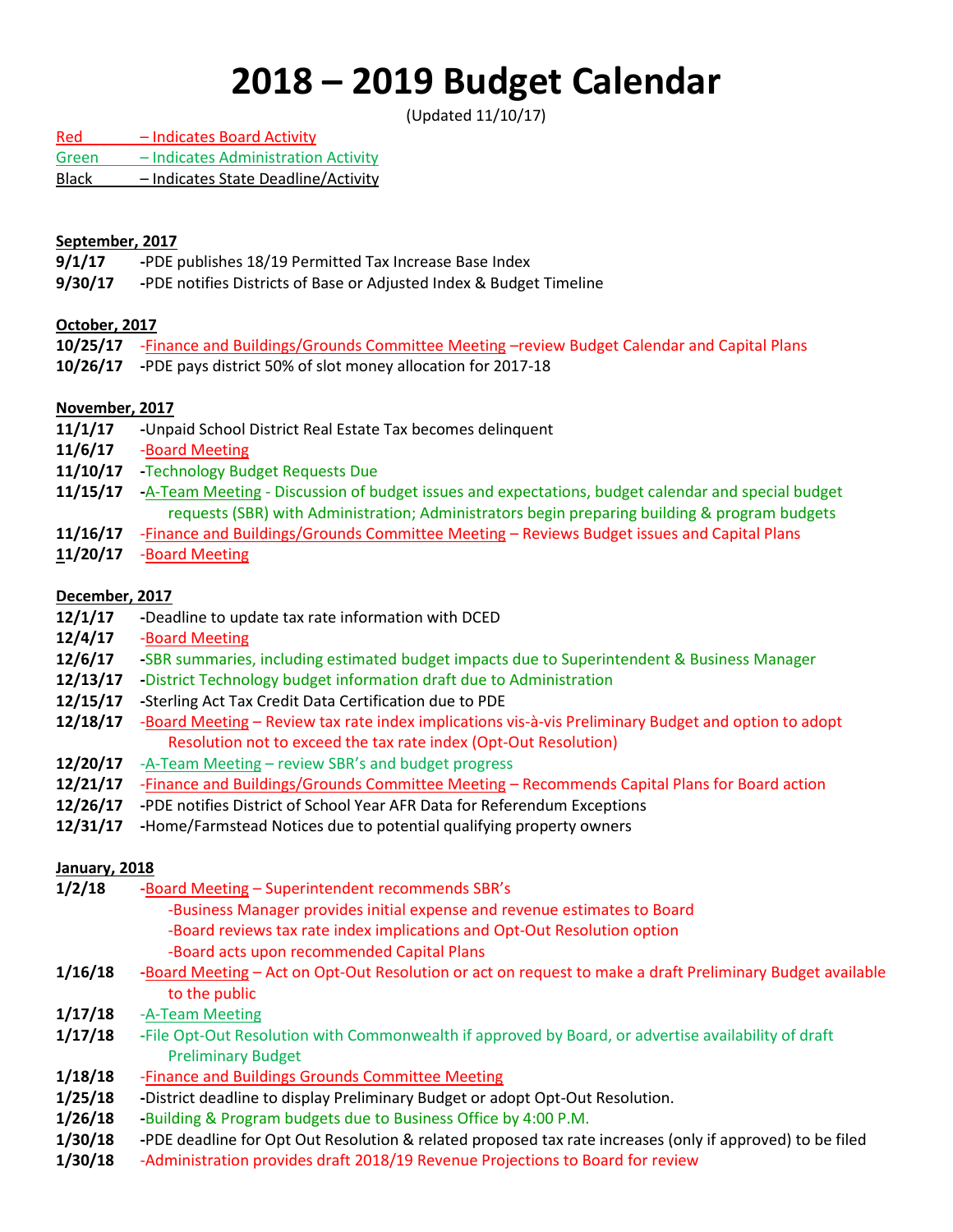## **February, 2018**

- **2/4/18 -**Deadline for public notice of intent to adopt 2018/19 Preliminary Budget (if no Opt-Out Resolution)
- **2/5/18 -**Board Meeting Review updated Preliminary or Estimated Budget information
- **2/5/18** -Cabinet begins budget reviews with Administration
- **2/6/18 -**Governor presents budget address
- **2/9/18 -**PDE notifies District if tax rates are equal to or less than index if they adopted an Opt-Out Resolution
- **2/14/18 -**Deadline to adopt Preliminary Budget unless Opt-Out Resolution was adopted
- **2/15/18** -Finance and Buildings/Grounds Committee Meeting
- **2/19/18 -**Deadline to submit Preliminary 2018/19 Budget to PDE if needed
- **2/20/18 -**Public Budget Work Session, Board Meeting last date to approve filing for tax rate exceptions
- **2/21/18 -**A-Team Meeting Discussion of Budget Issues with Administration
- **2/22/18 -**Deadline to publish Notice of Intent to File for Referendum Exceptions, if approved by Board
- **2/23/18** -Cabinet completes budget reviews with Administration

#### **March, 2018**

- **3/1/18 -**Homeowner deadline to file home/farmstead application with county **-**PDE notifies districts that proposed tax rates are equal to or less than index **-**District filing deadline for referendum exceptions requiring PDE approval
- **3/5/18 -**Board Meeting updates provided on significant budgetary impacts
- **3/15/18** -Finance and Buildings/Grounds Committee Meeting
- **3/16/18 -**Deadline to submit referendum question seeking voter approval of tax rate exceeding index
- **3/19/18 -**Board Meeting updates provided on significant budgetary impacts
- **3/21/18 -**A-Team Meeting Discussion of budget issues with Administration
- **3/21/18** -PDE deadline to rule on referendum exception petitions
- **3/26/18 -**Deadline to submit to county, if PDE denies referendum exceptions, a referendum question seeking voter approval to exceed index
- **3/26/18 -**Public Budget Work Session Budget Handbooks distributed & reviewed

# **April, 2018**

- **4/3/18** -Board Meeting updates provided on significant budgetary impacts
- **4/15/18** -Secretary of Budget certifies amount of slots funding available for 18/19 distribution
- **4/16/18** -Board Meeting updates provided on significant budgetary impacts
- **4/18/18 -**A-Team Meeting Discussion of budget issues with Administration
- **4/19/18** -Finance and Buildings/Grounds Committee Meeting –reviews draft Proposed Budget
- **4/20/18 -**Secretary of Budget notifies PDE if slots distributions are authorized

# **May, 2018**

- **5/1/18 -**Display Proposed Budget in Administration Building and notify public of its availability
- **5/1/18 -**PDE notifies districts of slots funding allocation (if authorized)
- **-**County homestead properties report distributed to districts
- **5/7/18 -**Board Meeting Board reviews and approves Proposed Final Budget
- **5/9/18 -**Vision Newsletter draft sent to Graphcom to format
	- **-**Advertise Budget Hearing and intent to adopt Final Budget in local newspaper
- **5/15/18 -**Primary Election Statement on referendum items must be complete prior per county requirement
- **5/16/18** -A-Team Meeting Discussion of budget issues with Administration
- **5/17/18 -**Finance and Buildings/Grounds Committee Meeting review proposed Final Budget updates
- **5/21/18** -Board Meeting
- **5/22/18 -**Vision Newsletter revisions proof due to Graphcom
- **5/29/18** -Vision Newsletter mailed to residents
- **5/31/18 -**Deadline to update DCED tax rate information **-**Deadline to reject slots funds (by Board resolution) **-**Deadline to adopt 2018/19 proposed final budget